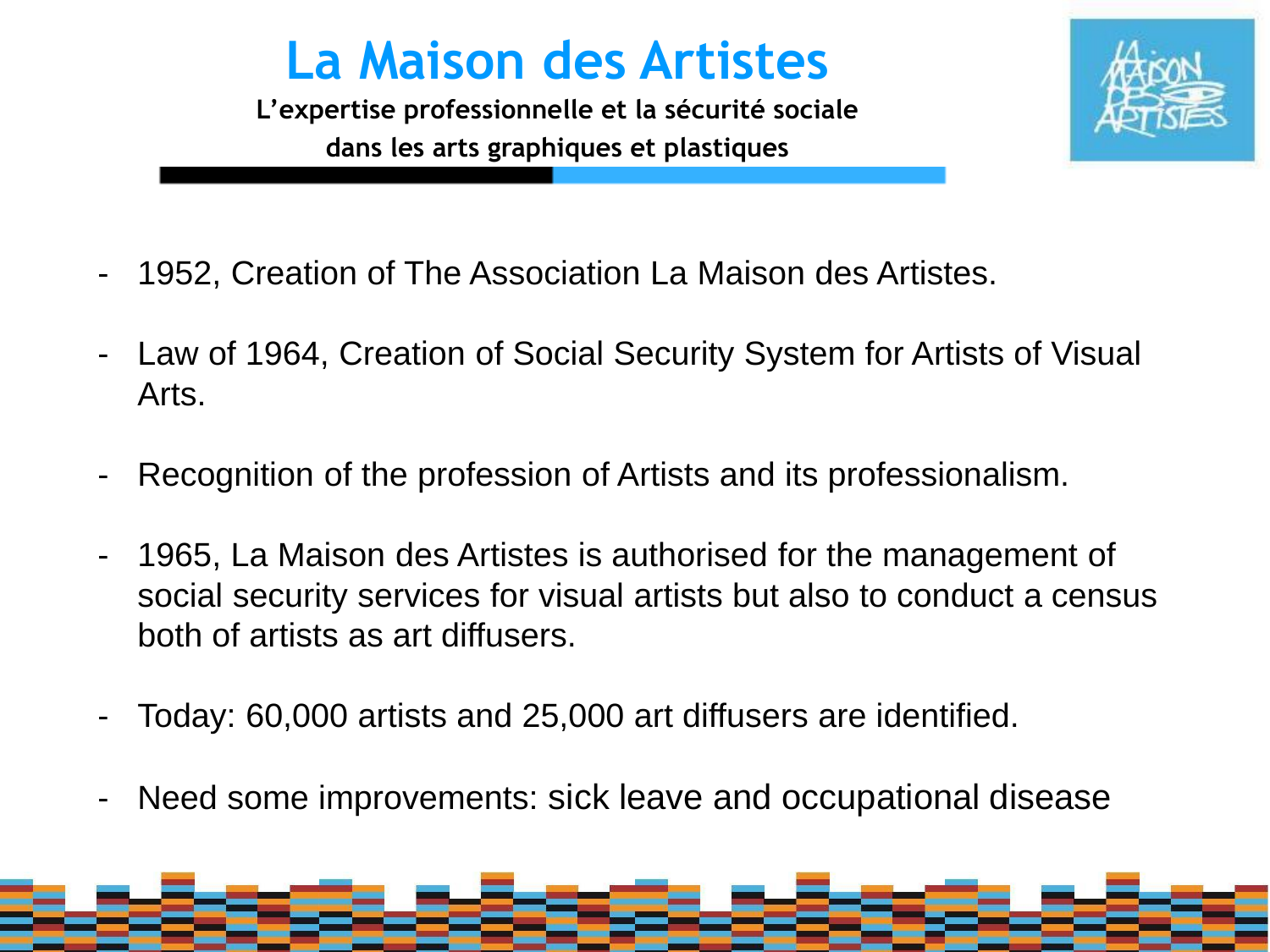## **La Maison des Artistes**

**L'expertise professionnelle et la sécurité sociale dans les arts graphiques et plastiques**



- Ministerial letter from August 2015 signed by Marisol Touraine, Minister of Social Affairs and Health and Fleur Pellerin, Minister of Culture: reminder of the social and fiscal obligations for artists but also art diffusers.
- Many public authorities still fail to respect the social and fiscal rules.
- Artists facing unfair competition from unregistered artists (amateur practice selling Arts) according to the rules established in France.
- Artists themselves are able to carry the voice and bear witness of the reality of the exercise of artistic activity.

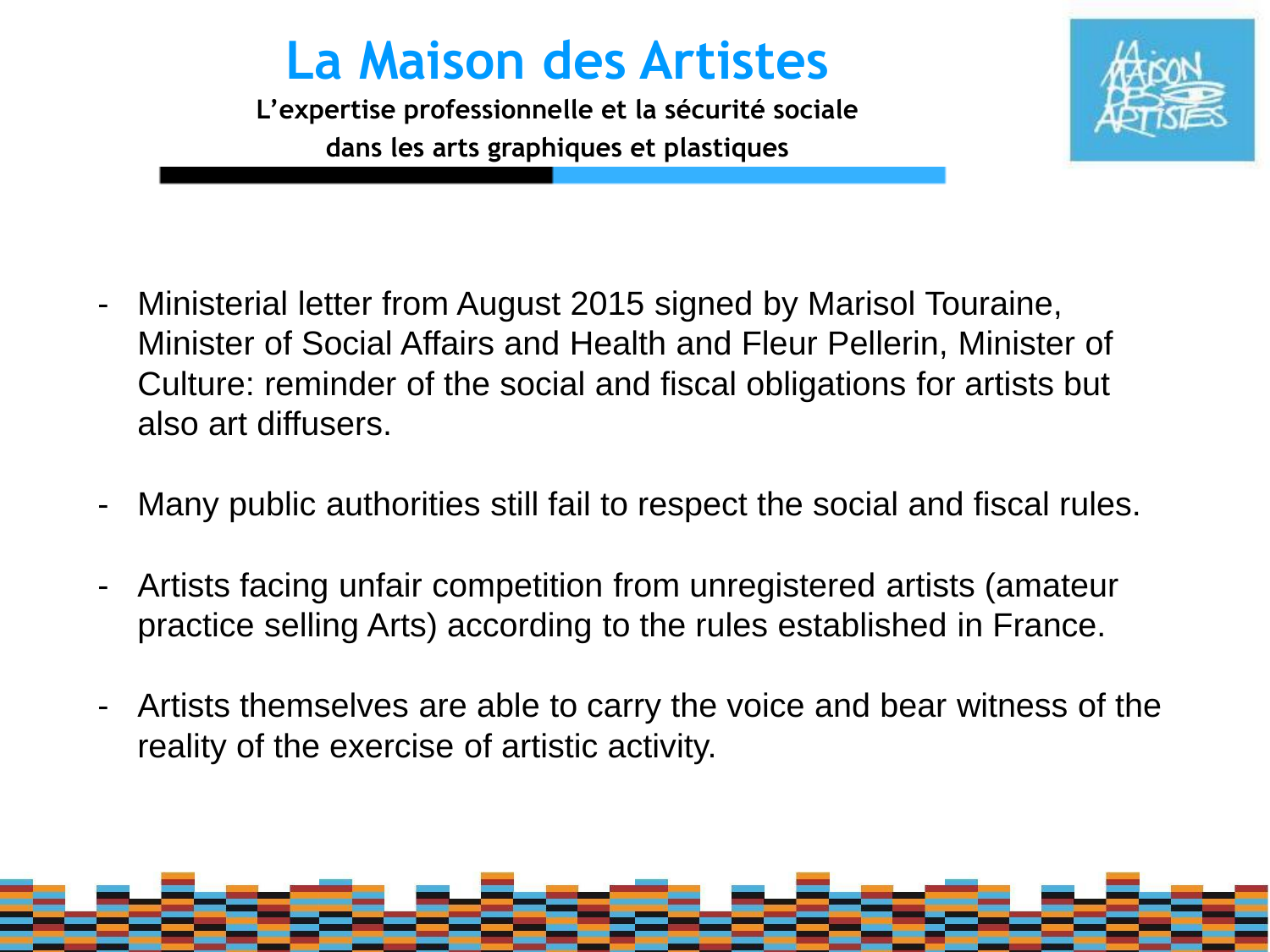## **La Maison des Artistes**

**L'expertise professionnelle et la sécurité sociale dans les arts graphiques et plastiques**



- At the European Scale, La Maison des Artistes has fully assumed its mission of defending the interests of professional artists and the author rights.
- Author Right has become one of the essentials remunerations for artists.
- Question of freedom of the exception of panorama, for which the European Commission under the pressure of some digital players (Wikimedia, Wikipedia, etc.) was tempted to revisit the rights of authors of artworks located in public space.
- European Commission concluded that there was no reason for a European intervention in that matter and that each State should remain free to understand the issue from its legal and cultural traditions.
- La Maison des Artistes is pleased that the French authorities, especially the Ministry of Culture and Communication, support a strong and protective author rights under the European directive

**La Maison des Artistes Stage CNFPT « créer et organiser une exposition » 12/10/10**